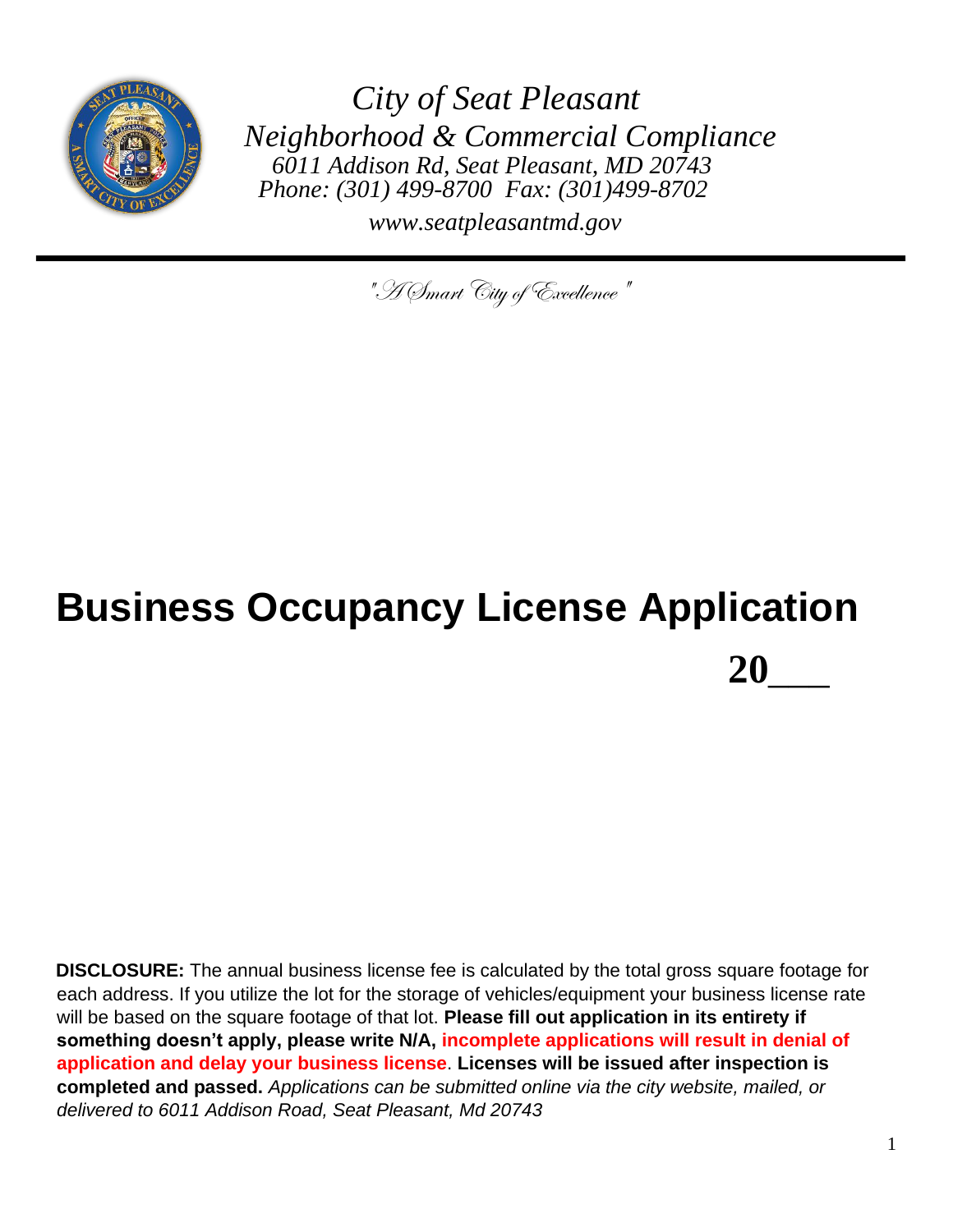## **APPLICATION FOR BUSINESS LICENSE**

## **Please fill out application in its entirety if something doesn't apply, please write N/A. Incomplete applications will result in denial of application and delay your business license.**

#### **BUSINESS INFORMATION**

| $\Box$ New $\Box$ Renewal                                                                                                                  |  |  |
|--------------------------------------------------------------------------------------------------------------------------------------------|--|--|
| If this is a renewal application, has the ownership of the business changed since the last application?                                    |  |  |
|                                                                                                                                            |  |  |
|                                                                                                                                            |  |  |
|                                                                                                                                            |  |  |
|                                                                                                                                            |  |  |
|                                                                                                                                            |  |  |
|                                                                                                                                            |  |  |
|                                                                                                                                            |  |  |
|                                                                                                                                            |  |  |
|                                                                                                                                            |  |  |
| Business Hours: Monday: ________________Tuesday ____________Wednesday __________Thursday __________                                        |  |  |
| Friday: _____________________Saturday: ____________________Sunday: _____________                                                           |  |  |
| <b>Business Type:</b> $\Box$ Retail $\Box$ Restaurant $\Box$ Bar $\Box$ Grocery/Convenience $\Box$ Real Estate $\Box$ Hair/Nail            |  |  |
| $\Box$ Insurance $\Box$ Marketing/Advertising $\Box$ Printing $\Box$ Liquor $\Box$ Medical/Healthcare $\Box$ Tax $\Box$ Service $\Box$ Day |  |  |
| Care $\Box$ Pest control $\Box$ Retail $\Box$ Laundromat $\Box$ Arts Related $\Box$ Automotive $\Box$ Bakery $\Box$ Pet Care               |  |  |
|                                                                                                                                            |  |  |
| Number of Employees: ______ Year Business established: ______                                                                              |  |  |
|                                                                                                                                            |  |  |
|                                                                                                                                            |  |  |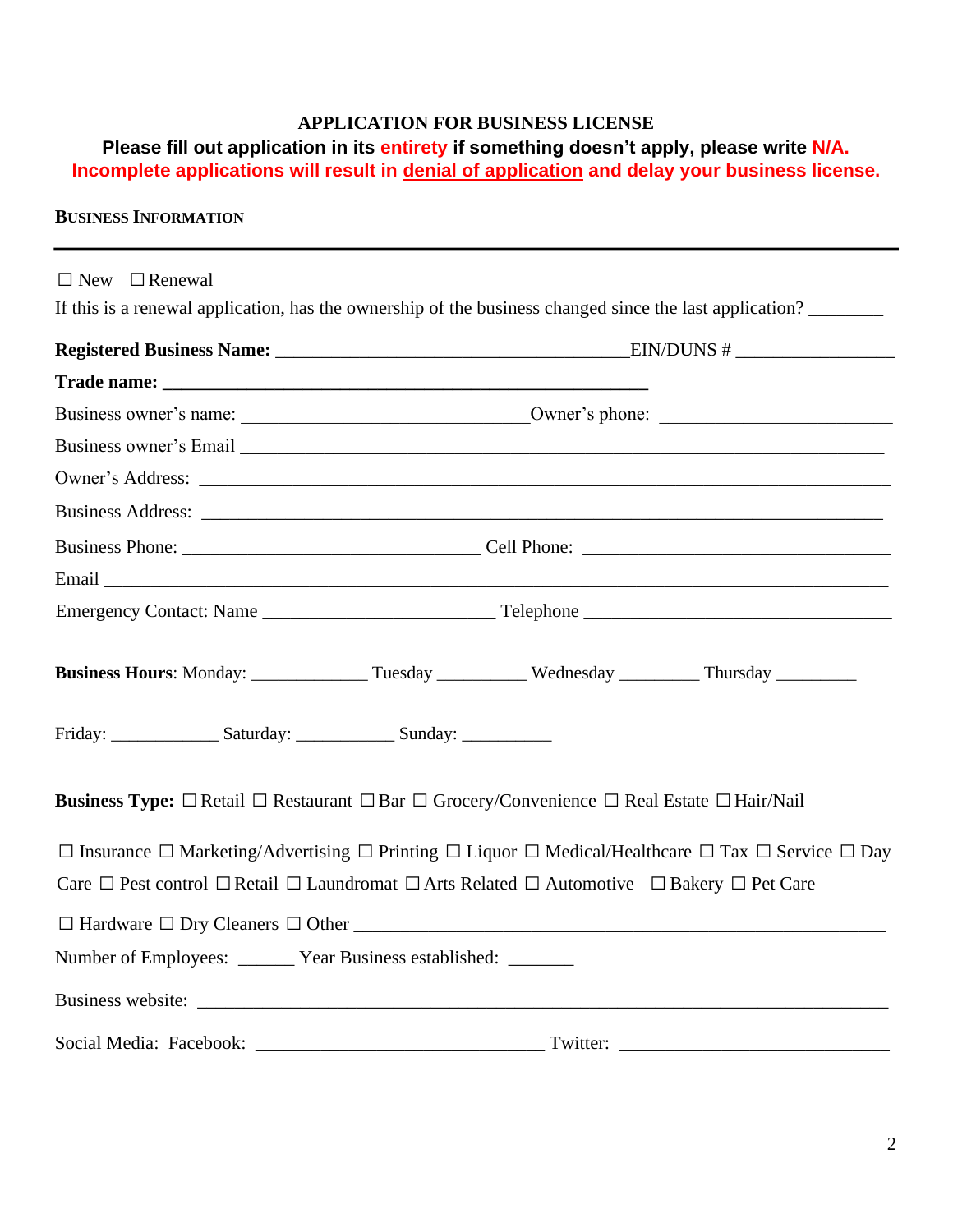| <b>IDENTIFICATION</b>                                                          |              | ,我们也不会有什么。""我们的人,我们也不会有什么?""我们的人,我们也不会有什么?""我们的人,我们也不会有什么?""我们的人,我们也不会有什么?""我们的人 |              |               |
|--------------------------------------------------------------------------------|--------------|----------------------------------------------------------------------------------|--------------|---------------|
|                                                                                |              |                                                                                  |              |               |
|                                                                                |              |                                                                                  |              |               |
|                                                                                |              |                                                                                  |              |               |
| Person responsible for upkeep and maintenance of the interior of the property: |              |                                                                                  | $\Box$ Owner | $\Box$ Tenant |
| Person responsible for upkeep and maintenance of the exterior of the property: |              |                                                                                  | $\Box$ Owner | $\Box$ Tenant |
| Person responsible for utilities (water/electric): $\Box$ Owner                |              | $\Box$ Tenant                                                                    |              |               |
| Person responsible for snow removal:                                           | $\Box$ Owner | $\Box$ Tenant                                                                    |              |               |
| Person responsible for trash removal:                                          | $\Box$ Owner | $\Box$ Tenant                                                                    |              |               |
|                                                                                |              |                                                                                  |              |               |

#### **APPLICATION CHECKLIST**

**All applicable items MUST be provided at application submission for New and Renewal applications. Failure to include proper documentation will result in a delay of your license and possible fines. No licenses will be issued until after all documents are submitted, approved, and inspection has been completed and passed. Please review as some items may have changed.** *Inspection checklist available upon request.*

*□* Business Trash Collection – (submit contract or current invoice)

*□* Prince George's County Sign Permit (if new sign is installed)

*□* Maryland State Licenses: *(if applicable)*

*□* Day care- **must provide childcare license for center**

*□* Beauty salons, Barber shops, & Nail Salons **-must provide license for the facility and every employee.**

*□* Liquor Stores- **must provide valid Alcoholic Beverage License & all other acquired Maryland state licenses**

*□* Stores- *Convenience, Grocery, and General* **-must Provide all acquired Maryland state licenses** 

*□* Current Prince George's County Health Department Inspection certificate for all commercial businesses that prepare food on-site **(HIGH HACCP or LOW HACCP)**

*□* Copy of Prince George's County Use and Occupancy (U & O) permit

*□* No unpaid real or personal property taxes

**Must be and remain in good standing or active with the State of Maryland. Compliant with all Maryland State laws, Prince Georges County and City of Seat Pleasant Codes and Ordinances. Failure to do so will result in suspension of Business License.**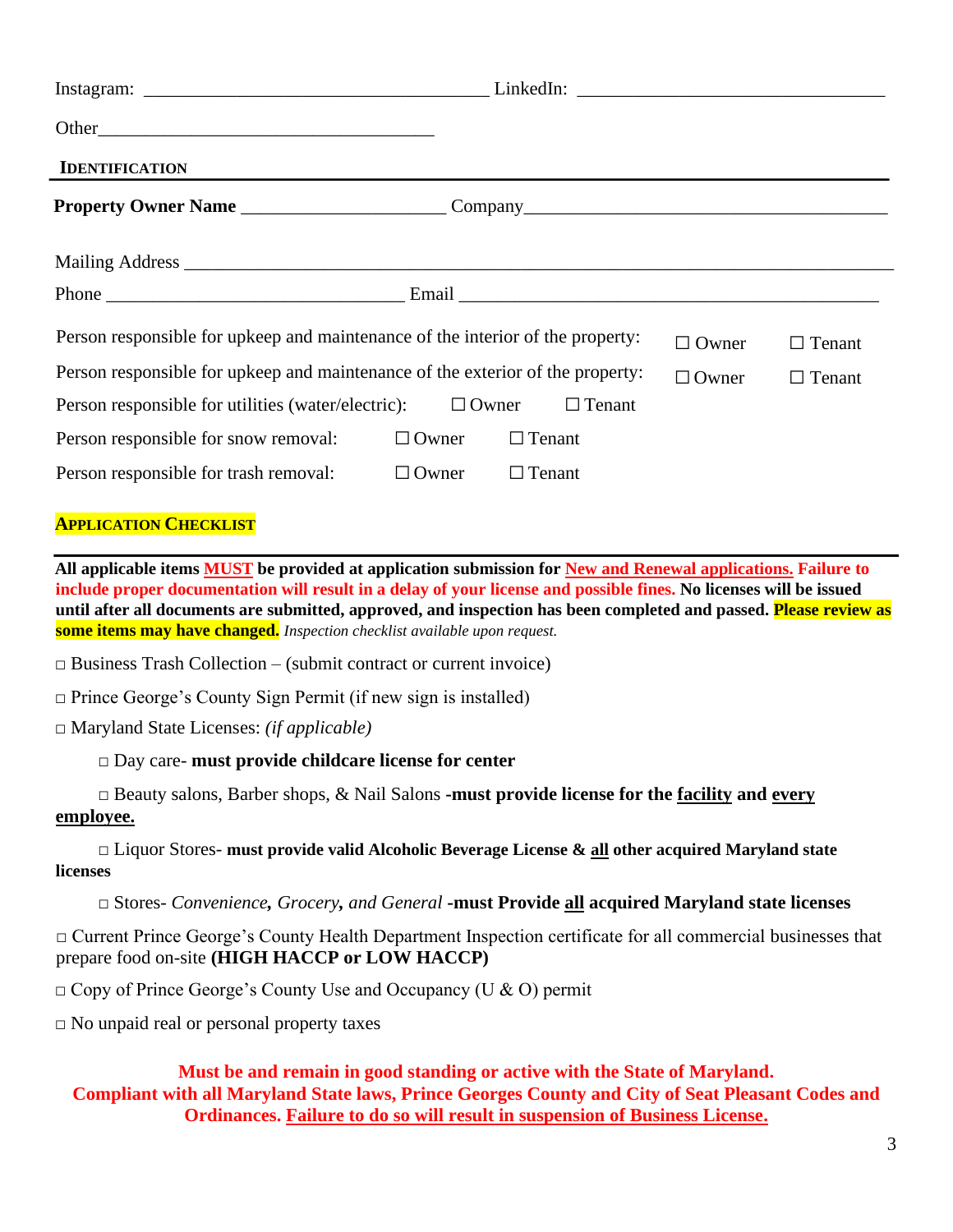#### **FEE CALCULATIONS**

| 1. Business Occupancy Fee:<br>(Enter number, not range) Actual Gross Square Feet of Space                                                                                                                                                                                                                             |                                                                                                                                                                                                      |                                                                                                                                                                                                                                                                                                   |                                                                                                                                                                                                | \$                      |
|-----------------------------------------------------------------------------------------------------------------------------------------------------------------------------------------------------------------------------------------------------------------------------------------------------------------------|------------------------------------------------------------------------------------------------------------------------------------------------------------------------------------------------------|---------------------------------------------------------------------------------------------------------------------------------------------------------------------------------------------------------------------------------------------------------------------------------------------------|------------------------------------------------------------------------------------------------------------------------------------------------------------------------------------------------|-------------------------|
| 2. Late Fees:<br><b>Renewal after Deadline (June 30th) - \$100.00</b><br><b>Operating without valid license</b> – \$1000.00                                                                                                                                                                                           |                                                                                                                                                                                                      |                                                                                                                                                                                                                                                                                                   |                                                                                                                                                                                                | \$                      |
| $0 - 1,000$<br>$1,001 - 2,000$<br>$2,001 - 3,000$<br>$3,001 - 4,000$<br>$4,001 - 5,000$<br>$5,001 - 6,000$<br>$6,001 - 7,000$<br>$7,001 - 8,000$<br>$8,001 - 9,000$<br>$9,001 - 10,000$<br>$10,001 - 11,000$<br>$11,001 - 12,000$<br>$12,001 - 13,000$<br>$13,001 - 14,000$<br>$14,001 - 15,000$<br>$15,001 - 16,000$ | \$285.00<br>\$345.00<br>\$405.00<br>\$465.00<br>\$525.00<br>\$585.00<br>\$645.00<br>\$705.00<br>\$765.00<br>\$825.00<br>\$885.00<br>\$945.00<br>\$1,005.00<br>\$1,065.00<br>\$1,125.00<br>\$1,185.00 | $16,001 - 17,000$<br>$17,001 - 18,000$<br>$18,001 - 19,000$<br>$19,001 - 20,000$<br>$20,001 - 50,000$<br>$50,001 - 75,000$<br>75,001 - 100,000<br>$101,000 - 125,000$<br>$125,001 - 150,000$<br>$150,001 - 200,000$<br>200,000 & up<br>Day Care Facility<br>Hotel/Motels<br><b>Shopping Malls</b> | \$1,245.00<br>\$1,305.00<br>\$1,365.00<br>\$1,425.00<br>\$1,485.00<br>\$1,725.00<br>\$1,965.00<br>\$2,205.00<br>\$2,445.00<br>\$2,685.00<br>\$2,925.00<br>\$100.00<br>\$2,925.00<br>\$2,925.00 | <b>TOTAL FEE:</b><br>\$ |

#### **APPLICANT SIGNATURE**

I hereby certify that the information on this application is true and correct. I hereby certify that I am the business of the subject property and have received permission through a lease or have ownership to conduct business at the property. I am familiar with the applicable codes, requirements, and fines of the City of Seat Pleasant. Therefore, I take full responsibility for all code compliance issues as it relates to the upkeep of the building. Further, I agree to conform to all applicable laws and ordinances of jurisdiction to the City of Seat Pleasant.